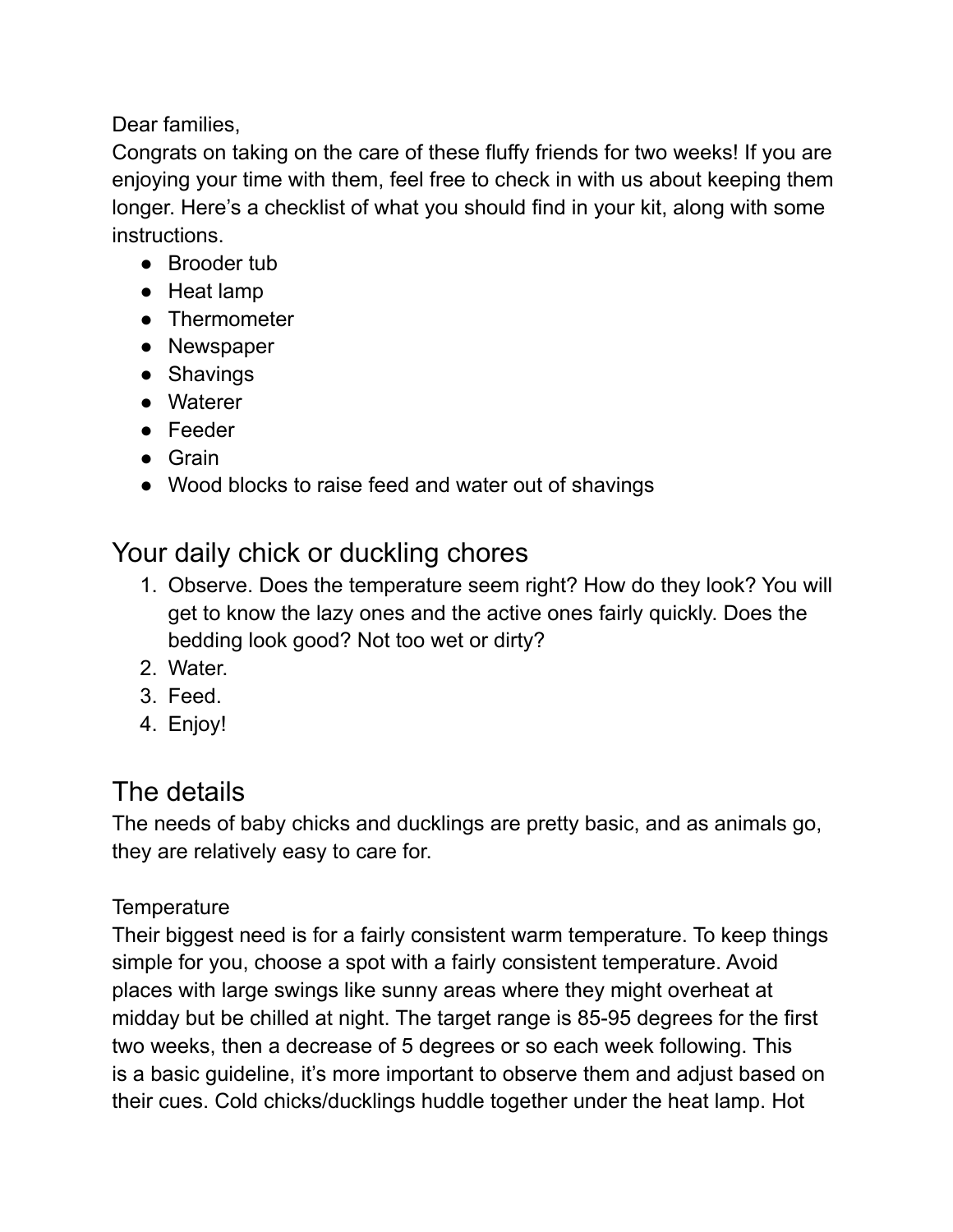chicks/ducklings move to the perimeters as far as they can get from the lamp. Cozy chicks/ducklings are evenly dispersed.

## Air

Depending on the temperature in the space you have chosen, you may need to cover the lid and upper third of the brooder with a blanket or towel to keep the temperature up. There are holes drilled along a side of the tub to ensure good air flow. Take care that these don't get covered or blocked.

#### **Water**

We rinse and refresh their water feeder daily. We also keep it up on a block to make it harder for them to kick shavings into it. The waterers can be tricky. It is important that they either be perfectly level, or tipped slightly with the outlet on the downslope side. When filling the waterer, take care to screw the base on securely. It is easy to cross thread it which will cause it to drain into the bedding. It's a good idea to watch it for a moment after setting it in the tub to be sure that water doesn't drip out over the lip.

#### Feed

We make sure feed is topped up and they can eat whenever they are hungry. It can also help to keep feed up out of the shavings. Typically it's best to wait until they are 4 weeks old before feeding them treats or other food scraps. When they are old enough, you can experiment with feeding them your food scraps. In general, avoid lots of raw onions, citrus, and poultry meat. If they haven't touched the scraps after a couple of hours, compost them.

## Bedding

Bedding can generally be built up as it becomes soiled, and doesn't need a daily full change. The exception to this is when water spills into it, and they don't have dry areas in which to nap.

## Handling

Chicks and ducklings are more resilient than they look and we do expect you to enjoy handling and holding them. Be delicate in handling the fine bones of their wings and feet, and a gentle grip that leaves them a little space to wiggle without allowing them to flap excessively is best.